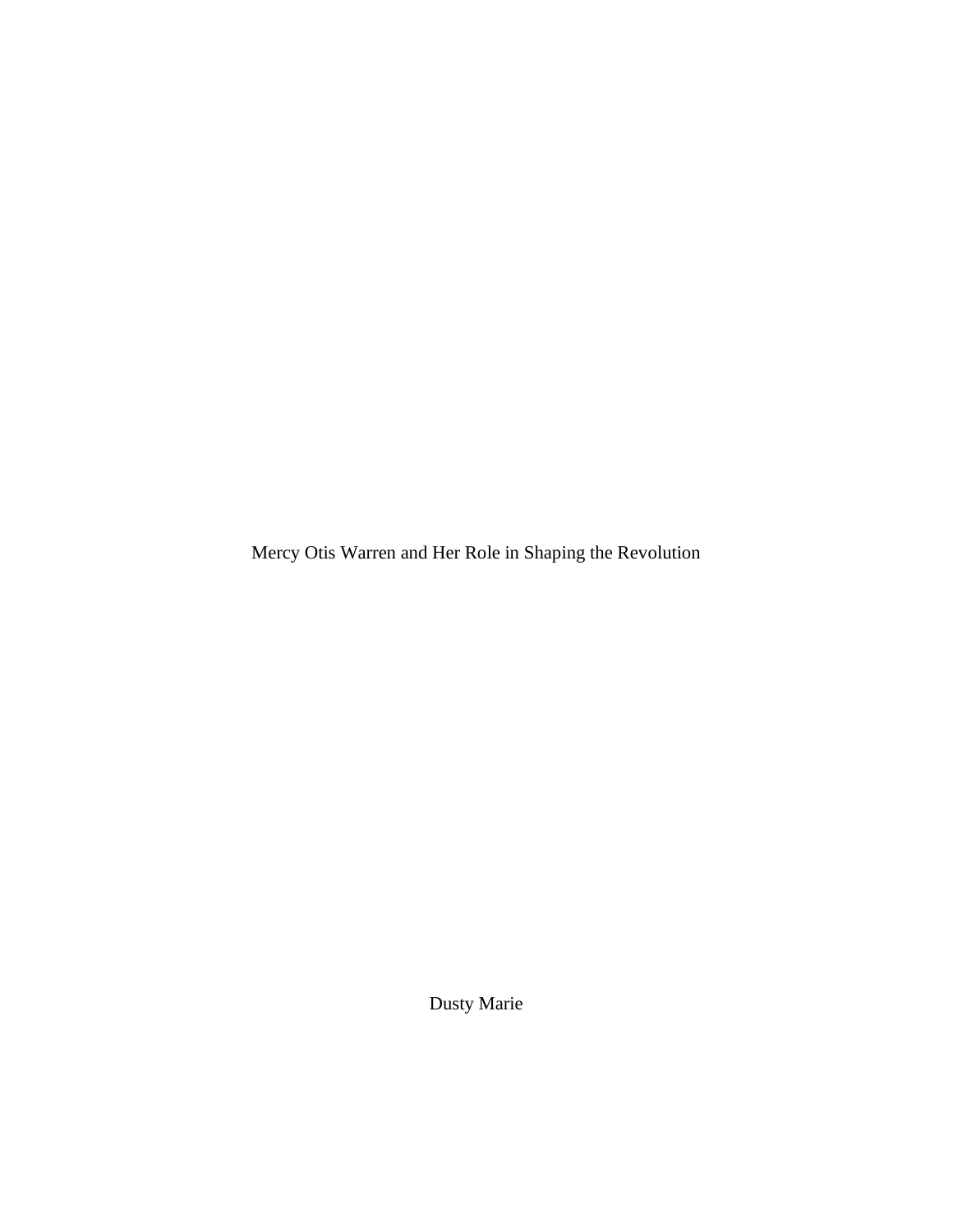Mercy Otis Warren, born to a prominent Massachusetts family in the early years of the 18th century, was well acquainted with her intended place in New England society. A woman's sphere was in the home, overseeing domestic affairs and raising her children. Despite this fact, she used her talent for writing to become a political activist and an influential historian of the American Revolution. Although she has been highly regarded for her work, she continues to be overshadowed by the more prominent Founding Fathers. Many of these men were even her contemporaries and friends. It is imperative that historians recognize the impact of women throughout the major events of history. Without increased acknowledgement of Warren and her role in shaping the Revolution, history cannot gain a full view of the War for Independence, and the effects of dynamic women on the past will continue to be overlooked.

Eileen Hunt Botting addressed this oversight of history in her article, "Women Writing War: Mercy Otis Warren and Hannah Mather Crocker on the American Revolution," by examining Warren's writing and the overall effect she had on society as a woman historian. As Botting theorized, Warren "represented the vital and active political roles of women in ensuring the justification of the Revolution as it unfolded, as well as the legitimacy of its constitutional outcome long after violence had ceased."<sup>1</sup> She argued that these roles served as models for future generations of women. Botting sought, through her research, to prove Warren's accounts to be "not only histories of wonderful color and texture but also profound works of political theory that raise and answer fundamental questions concerning the origins of authentic democracy."<sup>2</sup> In her analysis, she endeavored to authenticate Warren as a knowledgeable and credible historian well worthy of a more distinguished place.

<sup>&</sup>lt;sup>1</sup> Eileen Hunt Botting, "Women Writing War: Mercy Otis Warren and Hannah Mather Crocker on the American Revolution," *Massachusetts Historical Review* 18 (2016), 91, https://www.jstor.org/stable/10.5224/masshistrevi.18.1.0088.

 $2$  Ibid., 90.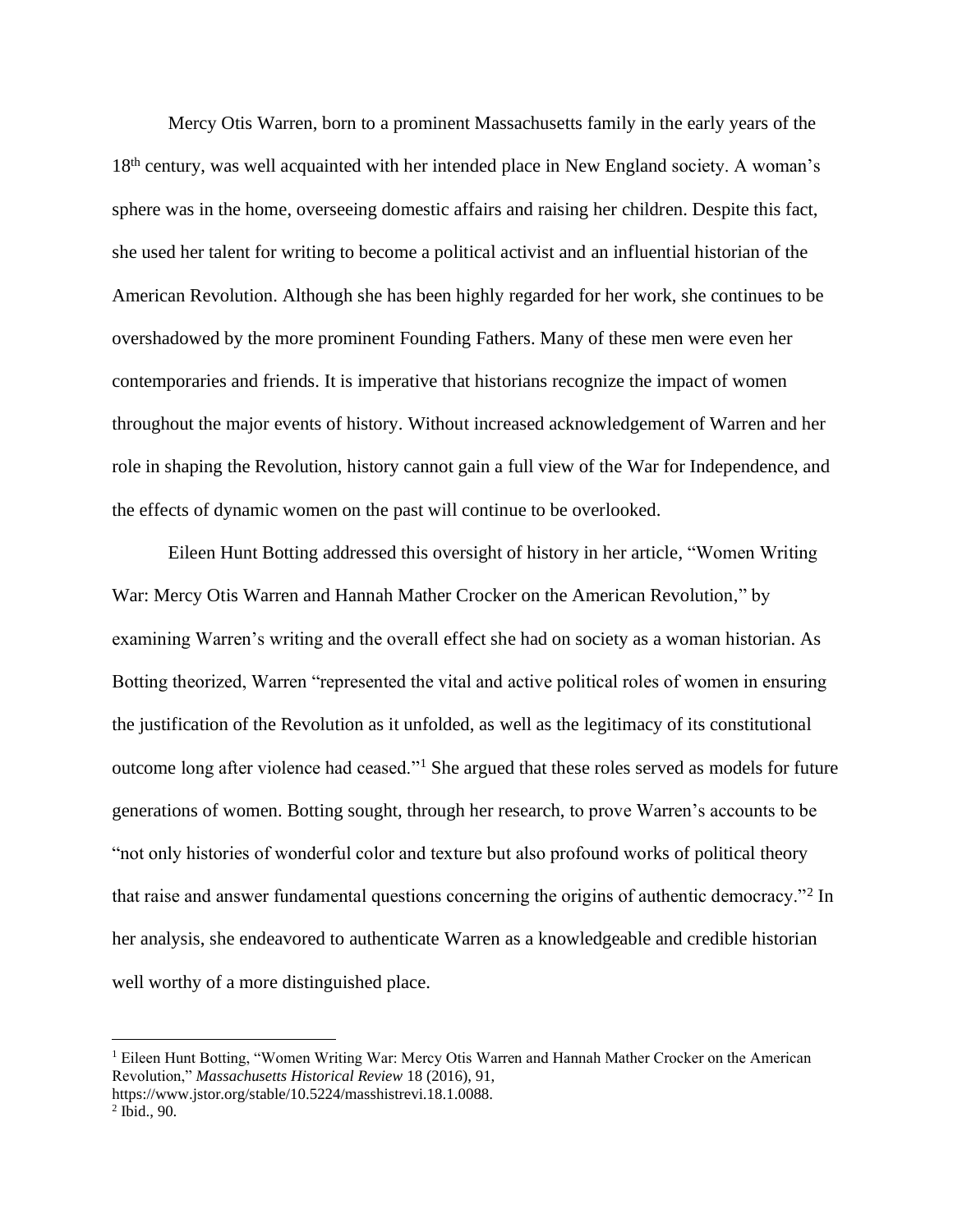Martha J. King also confronted the frequent omission of Warren's work from history through her article, "The 'pen of the historian': Mercy Otis Warren's History of the American Revolution." She aimed to demonstrate that Warren's *History of the Rise, Progress, and Termination of the American Revolution* was "one of the few great comprehensive histories of the Revolution" and that it was important "because of what it reveals about its author and her interactions with America's second and third presidents."<sup>3</sup> Unlike Botting, whose questions focused solely on Warren's merits as a historian, King further explored both early and recent responses to Warren's work providing insight into why she has so often been overlooked throughout history. Throughout her research, King especially questioned the "roles of John Adams and Thomas Jefferson" and "their very different reactions to [Warren's *History*] and to the author upon its publication."<sup>4</sup> This, she hoped, would reveal both Warren's reliability as a historian and the reasons for her frequent exclusion from history.

Botting approached research in a purely qualitative manner, choosing to analyze the written accounts of events surrounding the American Revolution through Warren's personal perspective. Throughout her article, she closely explored Warren's response to several major events leading up to the Revolution, including the Stamp Act Riot of 1765, the Boston Massacre of 1770, the Boston Tea Party of 1773, and the formal outbreak of the Revolution in 1775. This method provided unique insight into Warren's qualifications as a historian. By examining Warren's *History*, Botting revealed that Warren's work reflected "the exceptional merits of its author." <sup>5</sup> However, it was unclear why Botting's analysis covered only Warren's *History* while

<sup>3</sup> Martha J. King, "The 'pen of the historian': Mercy Otis Warren's History of the American Revolution," *The Princeton University Library Chronicle* 72, no. 2 (Winter 2011): 513,

https://www.jstor.org/stable/10.25290/prinunivlibrchro.72.2.0513.

<sup>4</sup> Ibid., 513.

<sup>5</sup> Botting, "Women Writing War," 110.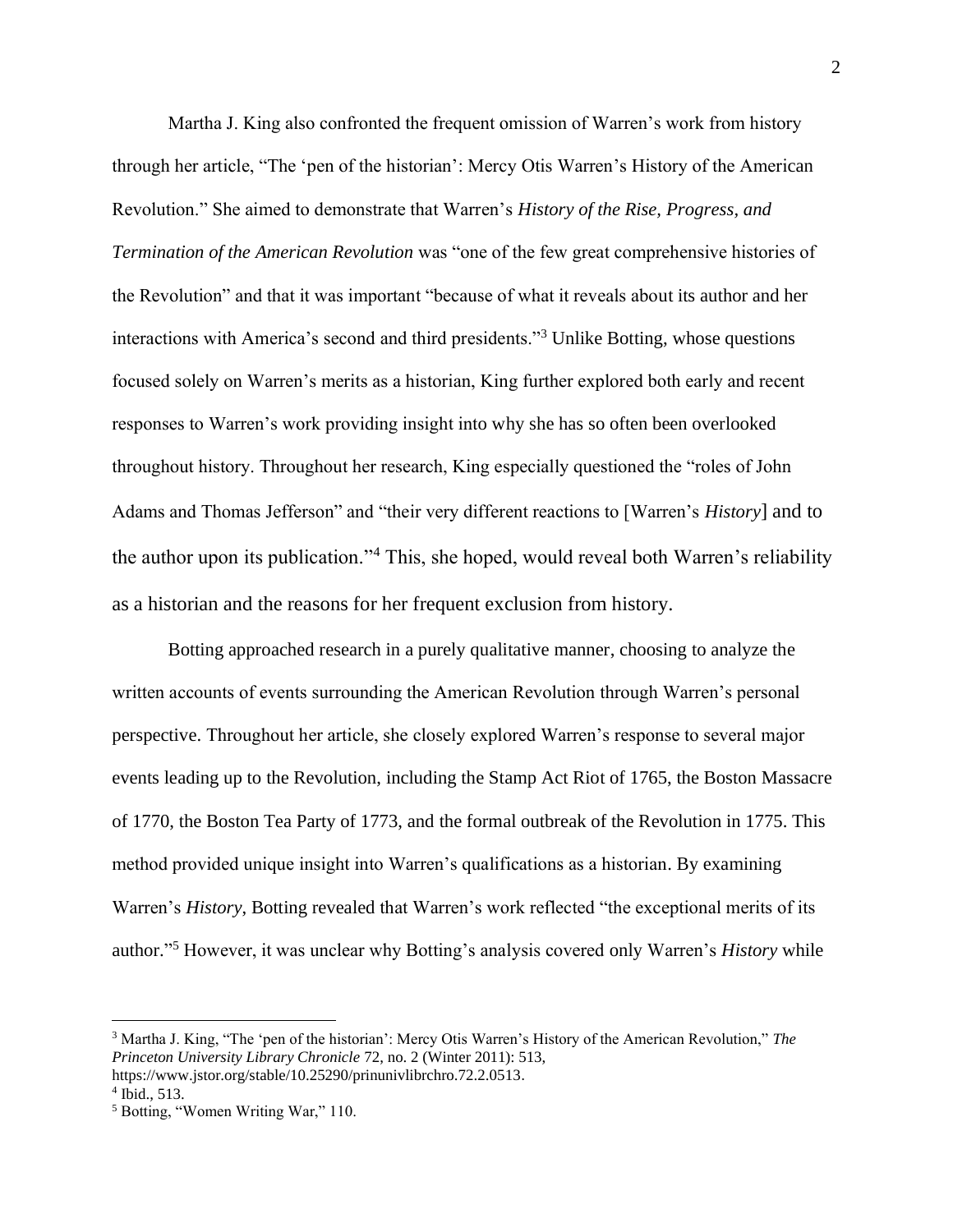neglecting her letters, pamphlets, and political plays. Only once did she reference Warren's additional writings by quoting from a letter written to promote female education in order to underscore "women's capability to serve as historians of the republic."<sup>6</sup> Although Warren's *History* was her most comprehensive creation, it was not the only reliable source from which Botting could have drawn evidence to support her claim of Warren's deserved prominence.

King's research was also exclusively qualitative. Like Botting, she often drew from Warren's *History* to demonstrate Warren's legitimacy as a valued historian, arguing that this single work "was not a mere recitation of soldiers and statesmen" but rather an assessment of "the historical underpinnings of the war for independence and its moral legacy, and included character sketches of many of the leading players."<sup>7</sup> However, King additionally analyzed Warren's correspondence with John Adams and Thomas Jefferson to provide a much more indepth exploration of her reception among contemporaries. In this manner, King provided insight into Warren's obscurity: "beginning on July 11, 1807, the former president [Adams] wrote a series of ten letters to Mercy Warren, attacking her skills as a historian, refuting her research, and challenging her family's reputation."<sup>8</sup> By expanding her sources beyond Warren's *History*, King addressed her research questions much more thoroughly than Botting.

 By utilizing primary sources such as Warren's *History*, Botting validated her theory that Warren was a significant historian of her time and deserved much greater attention than has thus been afforded. She claimed that Warren, through her writings, defended "American women's capability to contribute informally to the realization of authentic republican citizenship through their educations and in particular their work as historians."<sup>9</sup> Botting further asserted, by

<sup>6</sup> Botting, "Women Writing War," 108.

 $7$  King, "The 'pen of the historian'," 517.

<sup>8</sup> Ibid., 524.

<sup>&</sup>lt;sup>9</sup> Botting, "Women Writing War," 110.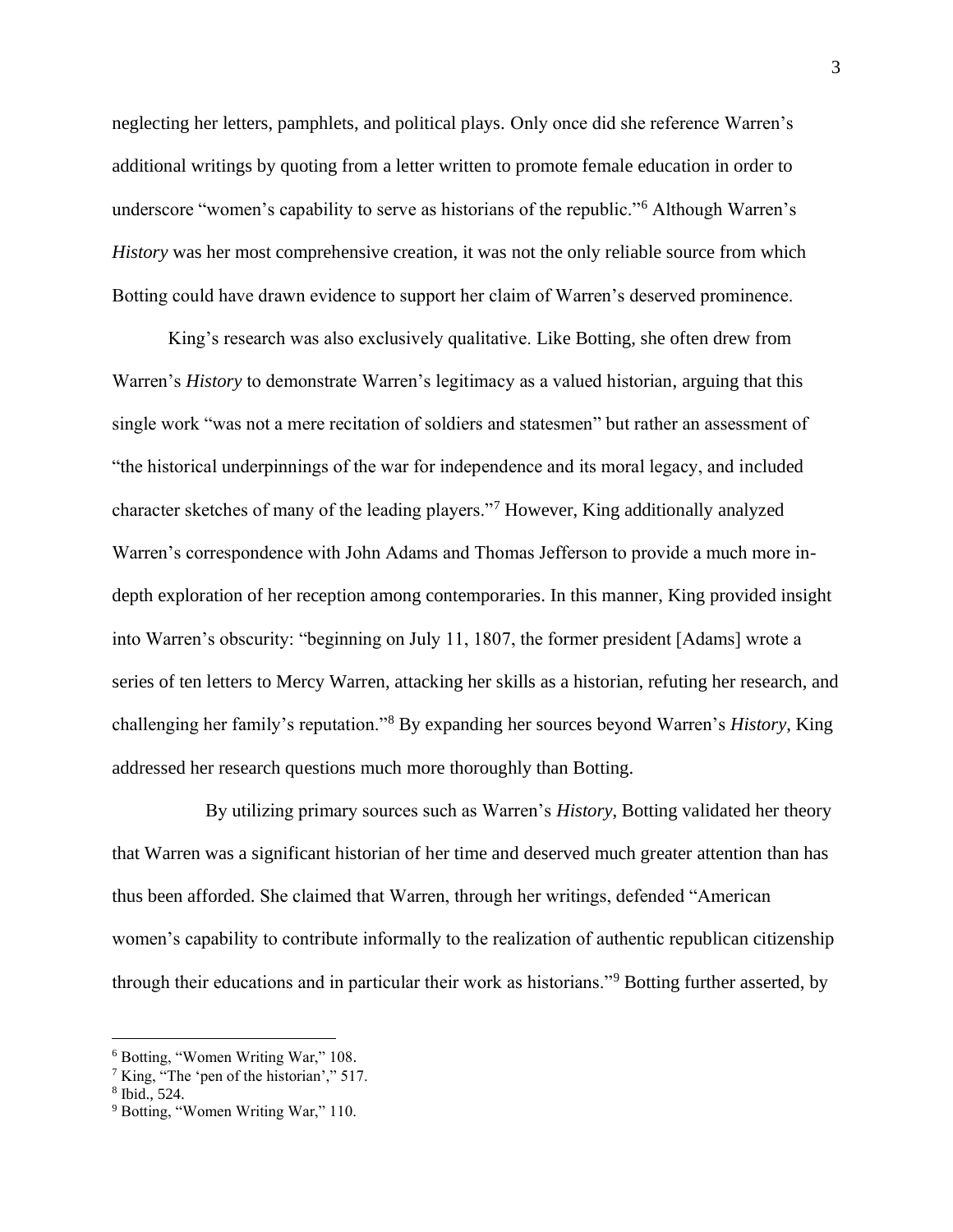quoting from Warren's preface to her *History*, that "being an analytical observer of the events of the Revolution enabled Warren (and, by implication, other colonial women) to develop 'a mind that had not yielded to the assertion, that all political attentions lay out of the road of female life."<sup>10</sup> According to Botting's findings, Warren not only proved herself to be an esteemed analyst of the American Revolution; she also paved the way for women's inclusion into the fields of history and politics.

King, likewise, drew upon Warren's writings to support her findings. Instead of focusing solely on Warren's *History*, which was created for the masses, King expanded her research to include Warren's personal letters. This provided a more in-depth perspective of Warren's private opinions, including her own reflections on her *History*. King wrote that Warren "sent [Jefferson] the prospectus for her work of 'bold ambition,' for which she sought his opinion and approval."<sup>11</sup> Warren was clearly proud of her work and would ultimately gain Jefferson's full support. However, when Adams attacked and attempted to discredit Warren's *History* over his perceived misrepresentation, King wrote that Warren, in a letter to Adams, "accused her former friend of 'meanness as well as malignancy' and thought his correspondence was full of contumate anger."<sup>12</sup> King proved Warren to be a masterful historian of the American Revolution who was not easily swayed in her aim to present the truth, and she provided compelling insight into the potential reasons behind Warren's unintentional anonymity throughout history.

Botting concluded by stating that Warren's involvement as a historian confirmed "that women – if granted the opportunity for education, informal political participation, and the practice of public history – could and would contribute to the ongoing development of a coherent

<sup>&</sup>lt;sup>10</sup> Botting, "Women Writing War," 109.

<sup>&</sup>lt;sup>11</sup> King, "The 'pen of the historian'," 522.

<sup>12</sup> Ibid., 528.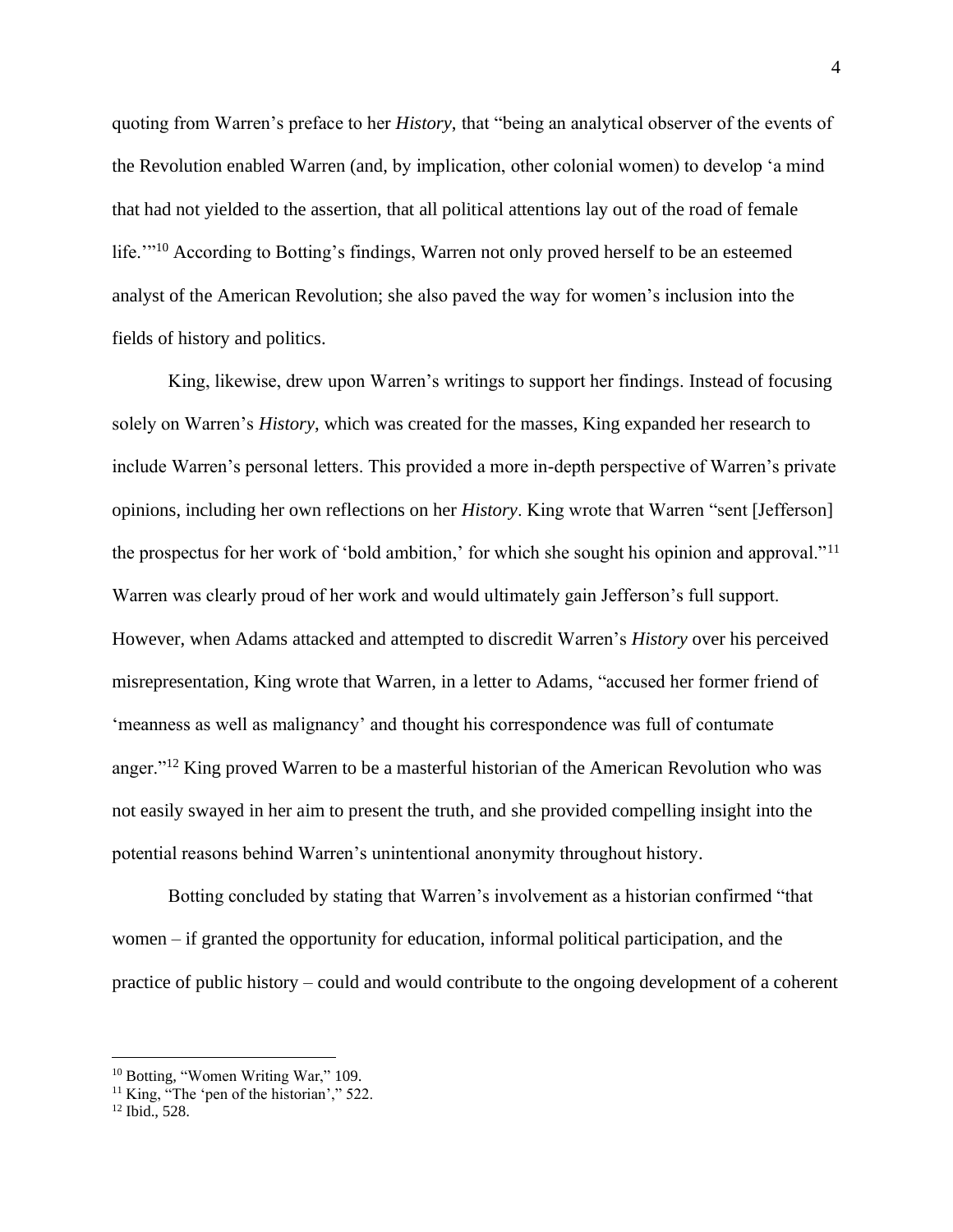conception of free and equal republican citizenship."<sup>13</sup> By committing her account to paper and filling it with analytical insights and opinions, Warren modeled to her readers that "women did, could, and should work as participants, witnesses, and historians of the cause of political independence as well as theorists of its legacies."<sup>14</sup> Botting referenced this influence throughout her article by comparing Warren's views and writings to those of Hannah Arendt, a female historian writing on the American Revolution in the 1960s. In this manner, Warren's impact became evident, thus supporting Botting's conclusions in truth and credibility.

King asserted, in her conclusion, that Warren's *History* "celebrates liberty as the expression of a virtuous citizenry and a value a republic must safeguard if it is to survive." She further contended that a "history of revolution 'faithfully transmitted to posterity' was an important goal of Mercy Otis Warren when she took up the pen of the historian."<sup>15</sup> King's use of correspondence in her research proved Warren's dedication to the creation of a truthful account of events. It also revealed potential reasons for Warren's obscurity by demonstrating Adams's early opposition. In a letter to his friend Elbridge Gerry, he stated that history "is not the Province of the Ladies" and that Warren's *History* contained many faults, including "Little Passions and Prejudices, want of Information, false Information, want of Experience, erroneous Judgment, and frequent Partiality."<sup>16</sup> As King successfully illustrated, Warren was a valuable historian who, despite her critics, remained true to herself and to her mission.

Mercy Otis Warren was indeed a worthy historian and political analyst. Both Botting and King supported this by providing compelling examples of Warren's work. However, Botting focused primarily on Warren's historical records, whereas King was more concerned with

<sup>&</sup>lt;sup>13</sup> Botting, "Women Writing War," 113.

<sup>14</sup> Ibid., 91.

<sup>&</sup>lt;sup>15</sup> King, "The 'pen of the historian'," 531.

<sup>16</sup> Ibid., 529.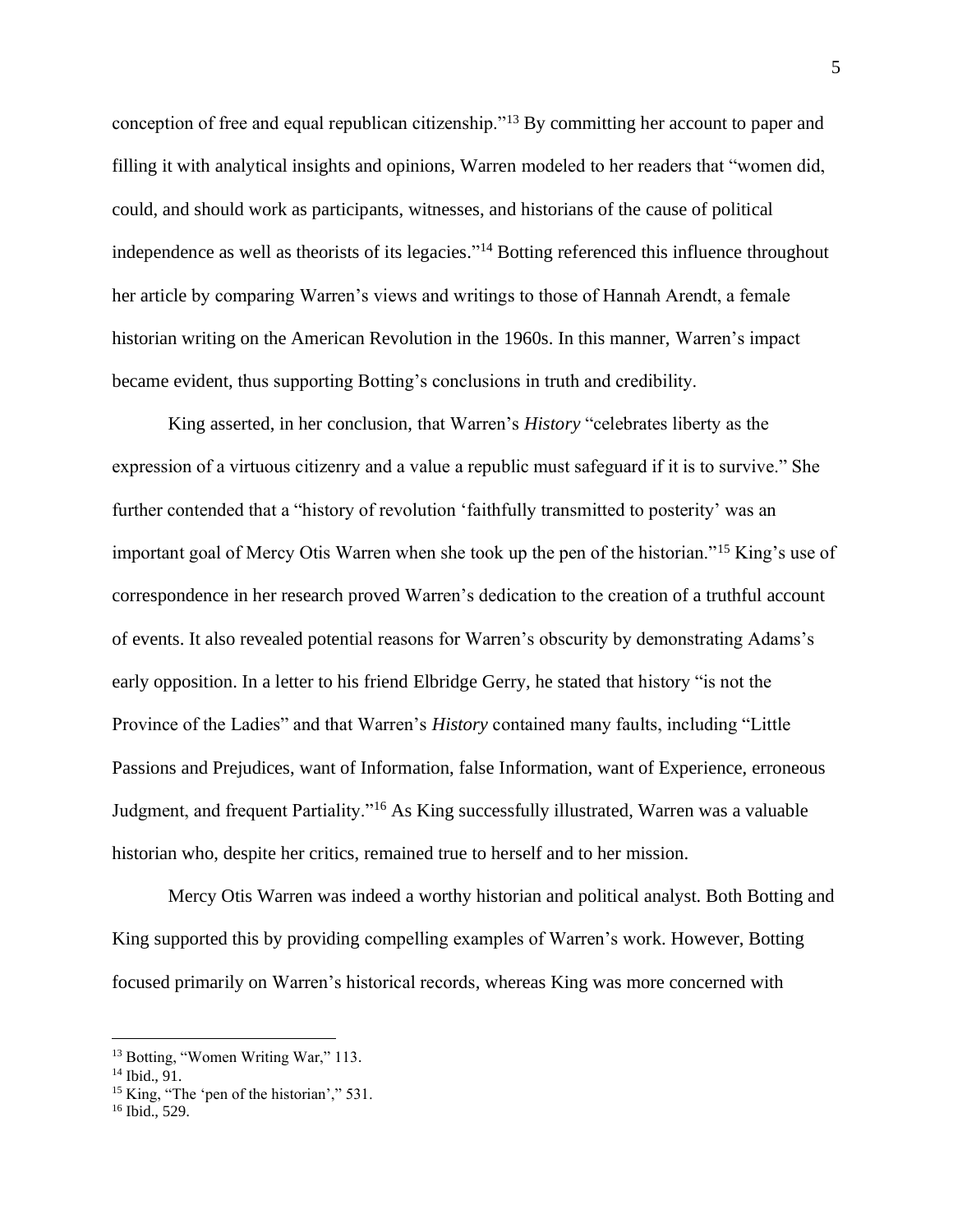Warren's personal opinions. Warren's *History* was a significant contributing resource for both authors, yet both women also failed to examine her numerous political plays, anonymous pamphlets, and personal poems. King addressed these additional sources but did not analyze them for her article. These additional documents would likely provide even greater evidence of Warren's capabilities as a historian and an activist. Nevertheless, it is clear that Warren was a historian of credit. Her documentation of major events and her personal analysis of them, as demonstrated by Botting and King, showed incredible detail and insight, proving that she deserved a rightful place among distinguished historians of the American Revolution.